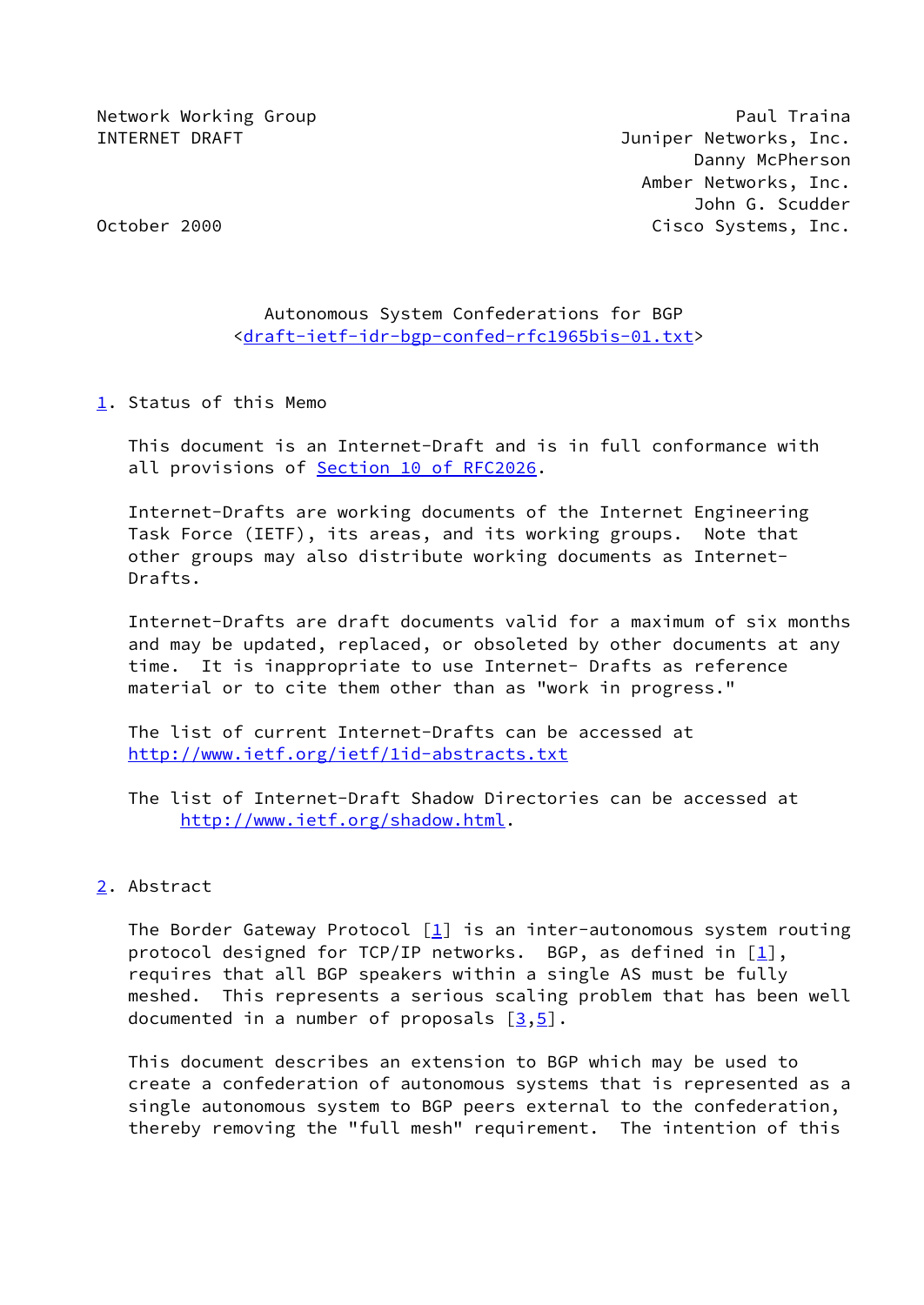# INTERNET DRAFT October 2000

 extension is to aid in policy administration and reduce the management complexity of maintaining a large autonomous system.

This document is a revision of [RFC 1965](https://datatracker.ietf.org/doc/pdf/rfc1965)  $[4]$  $[4]$  and includes editorial changes, clarifications and corrections based on the deployment experience with BGP Confederations.

## <span id="page-1-0"></span>[3](#page-1-0). Specification of Requirements

 The key words "MUST", "MUST NOT", "REQUIRED", "SHALL", "SHALL NOT", "SHOULD", "SHOULD NOT", "RECOMMENDED", "MAY", and "OPTIONAL" in this document are to be interpreted as described in [\[RFC 2119](https://datatracker.ietf.org/doc/pdf/rfc2119)].

## <span id="page-1-1"></span>[4](#page-1-1). Introduction

 As currently defined, BGP requires that all BGP speakers within a single AS must be fully meshed. The result is that for n BGP speakers within an AS  $n*(n-1)/2$  unique IBGP sessions are required. This "full mesh" requirement clearly does not scale when there are a large number of IBGP speakers within the autonomous system, as is common in many networks today.

 This scaling problem has been well documented and a number of proposals have been made to alleviate this  $[3,5]$  $[3,5]$  $[3,5]$ . This document represents another alternative in alleviating the need for a "full mesh" and is known as "Autonomous System Confederations for BGP", or simply, "BGP Confederations". It can also be said the BGP Confederations MAY provide improvements in routing policy control.

This document is a revision of RFC  $1965$  [\[4](#page-9-3)] and it includes editorial changes, clarifications and corrections based on the deployment experience with BGP Confederations. These revisions are summarized in Appendix A.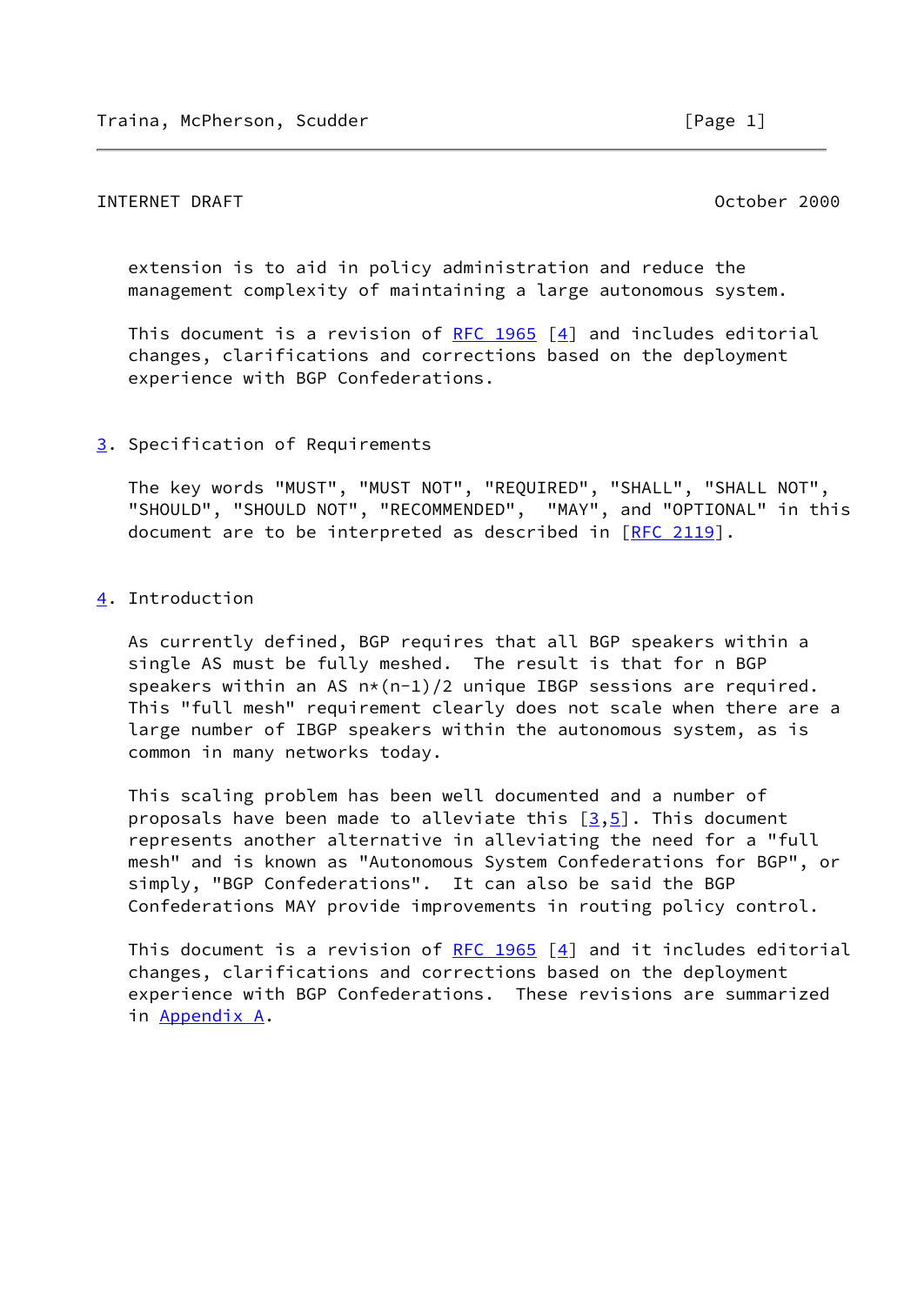Traina, McPherson, Scudder [Page 2]

## INTERNET DRAFT October 2000

#### <span id="page-2-0"></span>[5](#page-2-0). Terms and Definitions

AS Confederation

 A collection of autonomous systems advertised as a single AS number to BGP speakers that are not members of the confederation.

## AS Confederation Identifier

 An externally visible autonomous system number that identifies the confederation as a whole.

Member-AS

 An autonomous system that is contained in a given AS confederation.

Member-AS Number

 An autonomous system number visible only internal to a BGP confederation.

# <span id="page-2-1"></span>[6](#page-2-1). Discussion

 It may be useful to subdivide autonomous systems with a very large number of BGP speakers into smaller domains for purposes of controlling routing policy via information contained in the BGP AS\_PATH attribute. For example, one may choose to consider all BGP speakers in a geographic region as a single entity. In addition to potential improvements in routing policy control, if techniques such as those presented here or in  $[5]$  $[5]$  are not employed,  $[1]$  $[1]$  requires BGP speakers in the same autonomous system to establish a full mesh of TCP connections among all speakers for the purpose of exchanging exterior routing information. In autonomous systems the number of intra-domain connections that need to be maintained by each border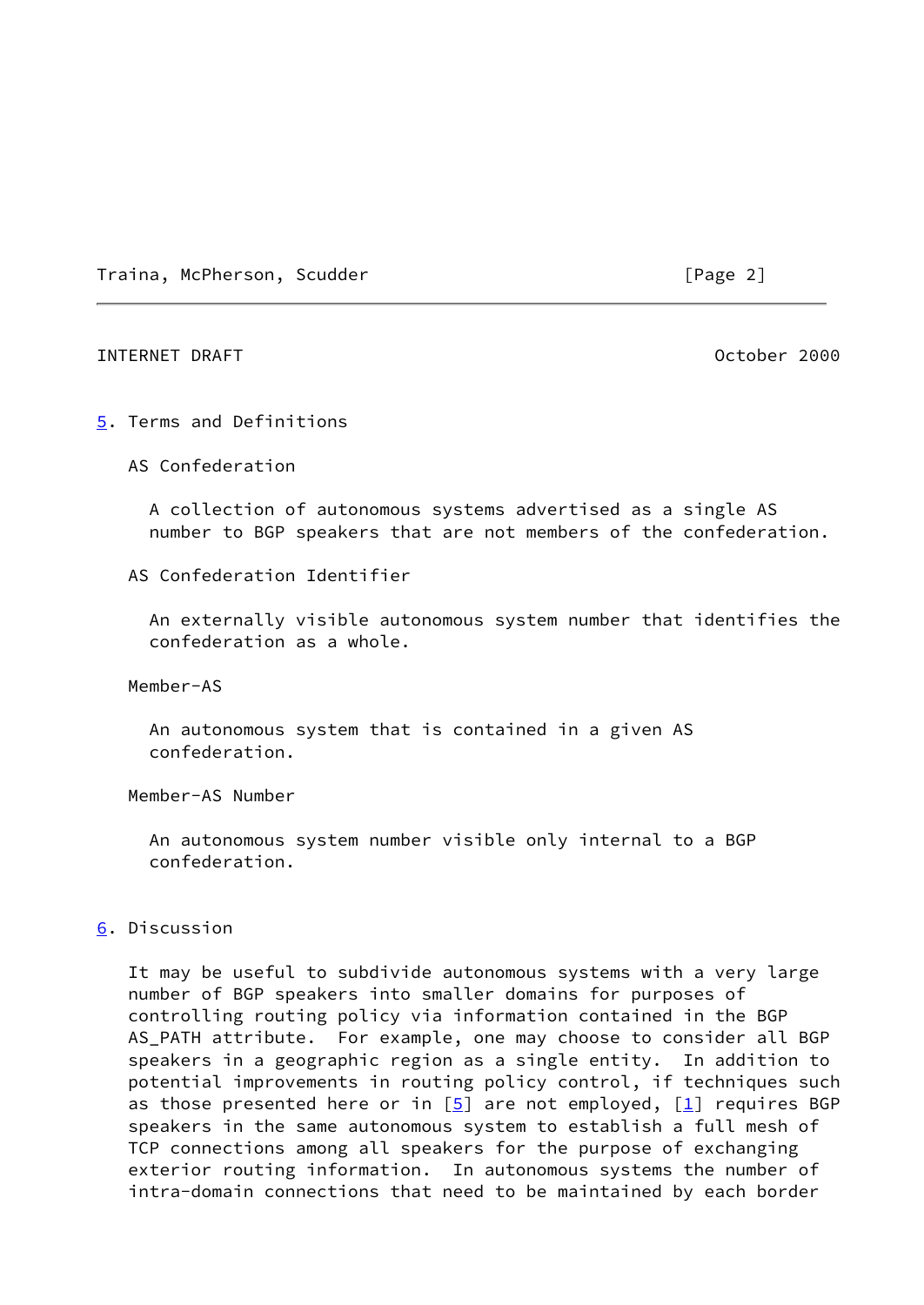router can become significant.

 Subdividing a large autonomous system allows a significant reduction in the total number of intra-domain BGP connections, as the connectivity requirements simplify to the model used for inter-domain connections.

 Unfortunately subdividing an autonomous system may increase the complexity of routing policy based on AS\_PATH information for all members of the Internet. Additionally, this division increases the maintenance overhead of coordinating external peering when the internal topology of this collection of autonomous systems is

Traina, McPherson, Scudder **compared in the Science of Traina**, McPherson, Scudder

INTERNET DRAFT October 2000

modified.

 Finally, dividing a large AS may unnecessarily increase the length of the sequence portions of the AS\_PATH attribute. Several common BGP implementations can use the number of "AS hops" required to reach a given destination as part of the path selection criteria. While this is not an optimal method of determining route preference, given the lack of other in-band information, it provides a reasonable default behavior which is widely used across the Internet. Therefore, division of an autonomous system into separate systems may adversely affect optimal routing of packets through the Internet.

 However, there is usually no need to expose the internal topology of this divided autonomous system, which means it is possible to regard a collection of autonomous systems under a common administration as a single entity or autonomous system when viewed from outside the confines of the confederation of autonomous systems itself.

# <span id="page-3-0"></span>[7](#page-3-0). AS\_CONFED Segment Type Extension

 Currently, BGP specifies that the AS\_PATH attribute is a well-known mandatory attribute that is composed of a sequence of AS path segments. Each AS path segment is represented by a triple <path segment type, path segment length, path segment value>.

In  $[1]$  $[1]$ , the path segment type is a 1-octet long field with the two following values defined: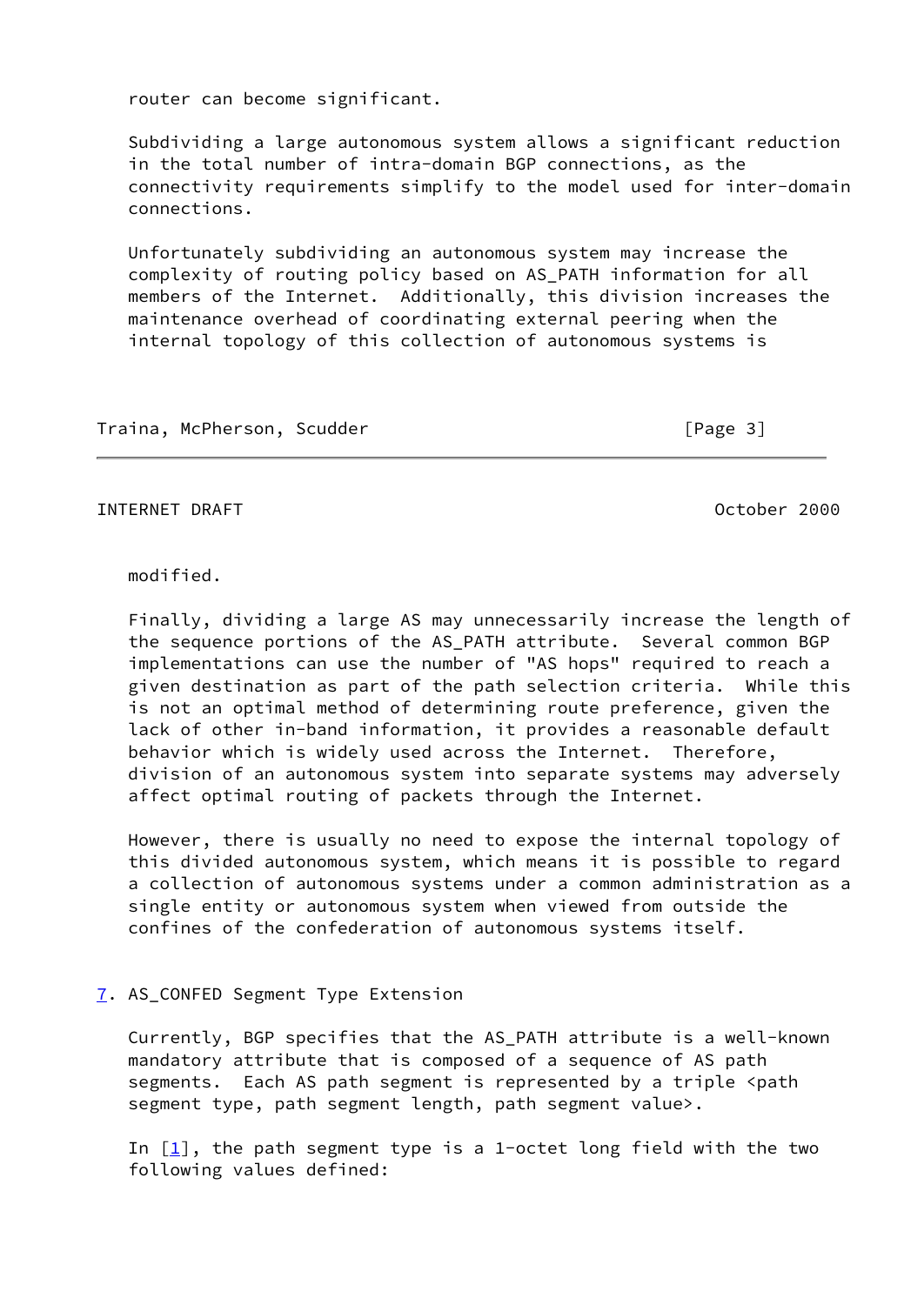Value Segment Type

- 1 AS SET: unordered set of ASs a route in the UPDATE message has traversed
- 2 AS SEQUENCE: ordered set of ASs a route in the UPDATE message has traversed

This document reserves two additional segment types:

- 3 AS\_CONFED\_SEQUENCE: ordered set of Member AS Numbers in the local confederation that the UPDATE message has traversed
- 4 AS\_CONFED\_SET: unordered set of Member AS Numbers in the local confederation that the UPDATE message has traversed

# Traina, McPherson, Scudder [Page 4]

# INTERNET DRAFT October 2000

# <span id="page-4-0"></span>[8](#page-4-0). Operation

 A member of a BGP confederation will use its AS Confederation ID in all transactions with peers that are not members of its confederation. This confederation identifier is considered to be the "externally visible" AS number and this number is used in OPEN messages and advertised in the AS\_PATH attribute.

 A member of a BGP confederation will use its Member AS Number in all transactions with peers that are members of the same confederation as the given router.

 A BGP speaker receiving an AS\_PATH attribute containing an autonomous system matching its own confederation shall treat the path in the same fashion as if it had received a path containing its own AS number.

 A BGP speaker receiving an AS\_PATH attribute containing an AS\_CONFED\_SEQUENCE or AS\_CONFED\_SET which contains its own Member AS Number shall treat the path in the same fashion as if it had received a path containing its own AS number.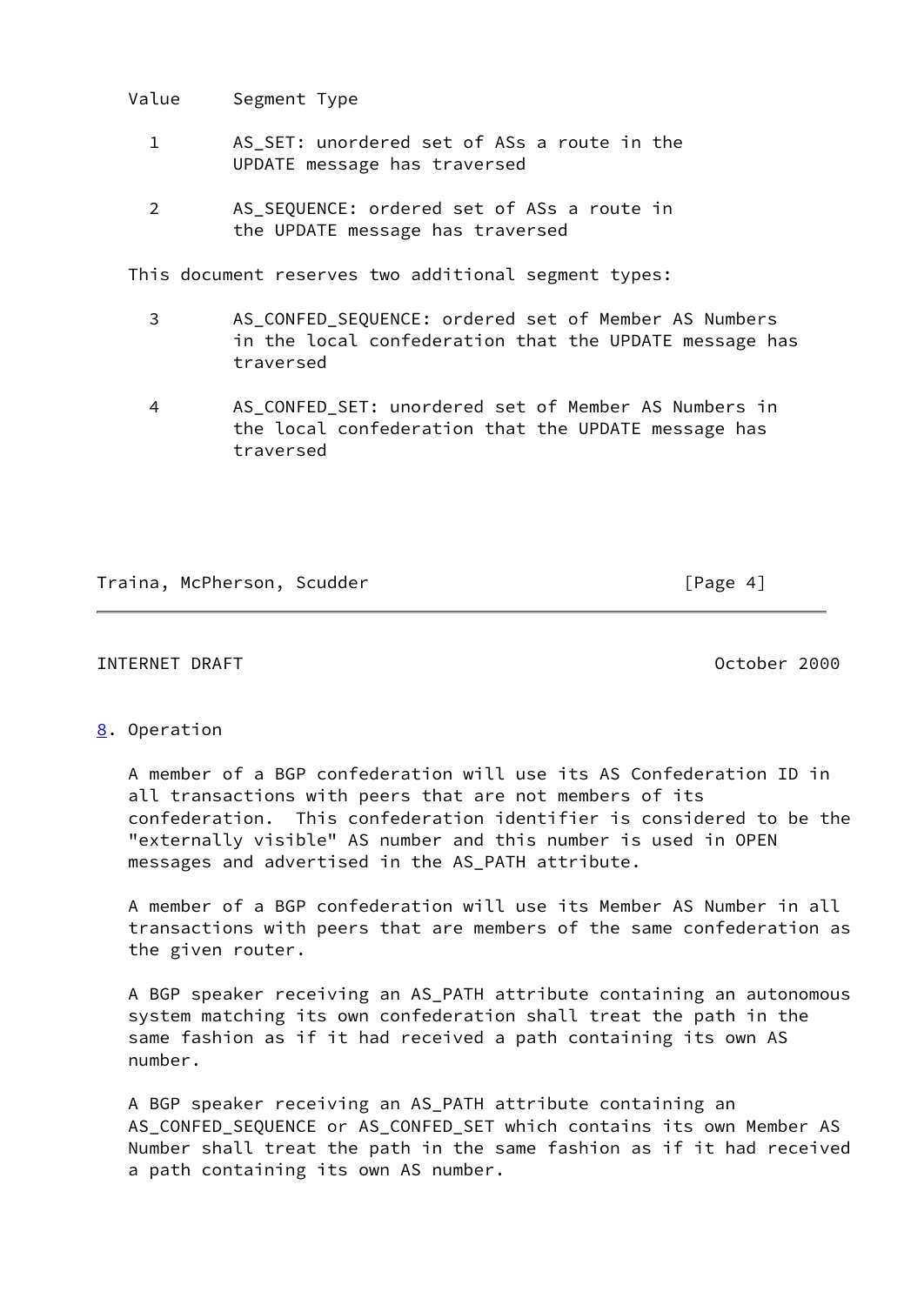<span id="page-5-0"></span>[8.1](#page-5-0). AS\_PATH Modification Rules

Section 5.1.2 of  $[1]$  is replaced with the following text:

 When a BGP speaker propagates a route which it has learned from another BGP speaker's UPDATE message, it shall modify the route's AS\_PATH attribute based on the location of the BGP speaker to which the route will be sent:

 a) When a given BGP speaker advertises the route to another BGP speaker located in its own autonomous system, the advertising speaker shall not modify the AS\_PATH attribute associated with the route.

 b) When a given BGP speaker advertises the route to a BGP speaker located in a neighboring autonomous system that is a member of the local autonomous system confederation, then the advertising speaker shall update the AS\_PATH attribute as follows:

 1) if the first path segment of the AS\_PATH is of type AS\_CONFED\_SEQUENCE, the local system shall prepend its own AS number as the last element of the sequence (put it in the leftmost position).

 2) if the first path segment of the AS\_PATH is not of type AS\_CONFED\_SEQUENCE the local system shall prepend a new path

Traina, McPherson, Scudder [Page 5]

INTERNET DRAFT October 2000

 segment of type AS\_CONFED\_SEQUENCE to the AS\_PATH, including its own confederation identifier in that segment.

 c) When a given BGP speaker advertises the route to a BGP speaker located in a neighboring autonomous system that is not a member of the current autonomous system confederation, the advertising speaker shall update the AS\_PATH attribute as follows:

 1) if the first path segment of the AS\_PATH is of type AS CONFED SEQUENCE, that segment and any immediately following segments of the type AS\_CONFED\_SET or AS\_CONFED\_SEQUENCE are removed from the AS\_PATH attribute, leaving the sanitized AS\_PATH attribute to be operated on by steps 2, or 3.

2) if the first path segment of the remaining AS\_PATH is of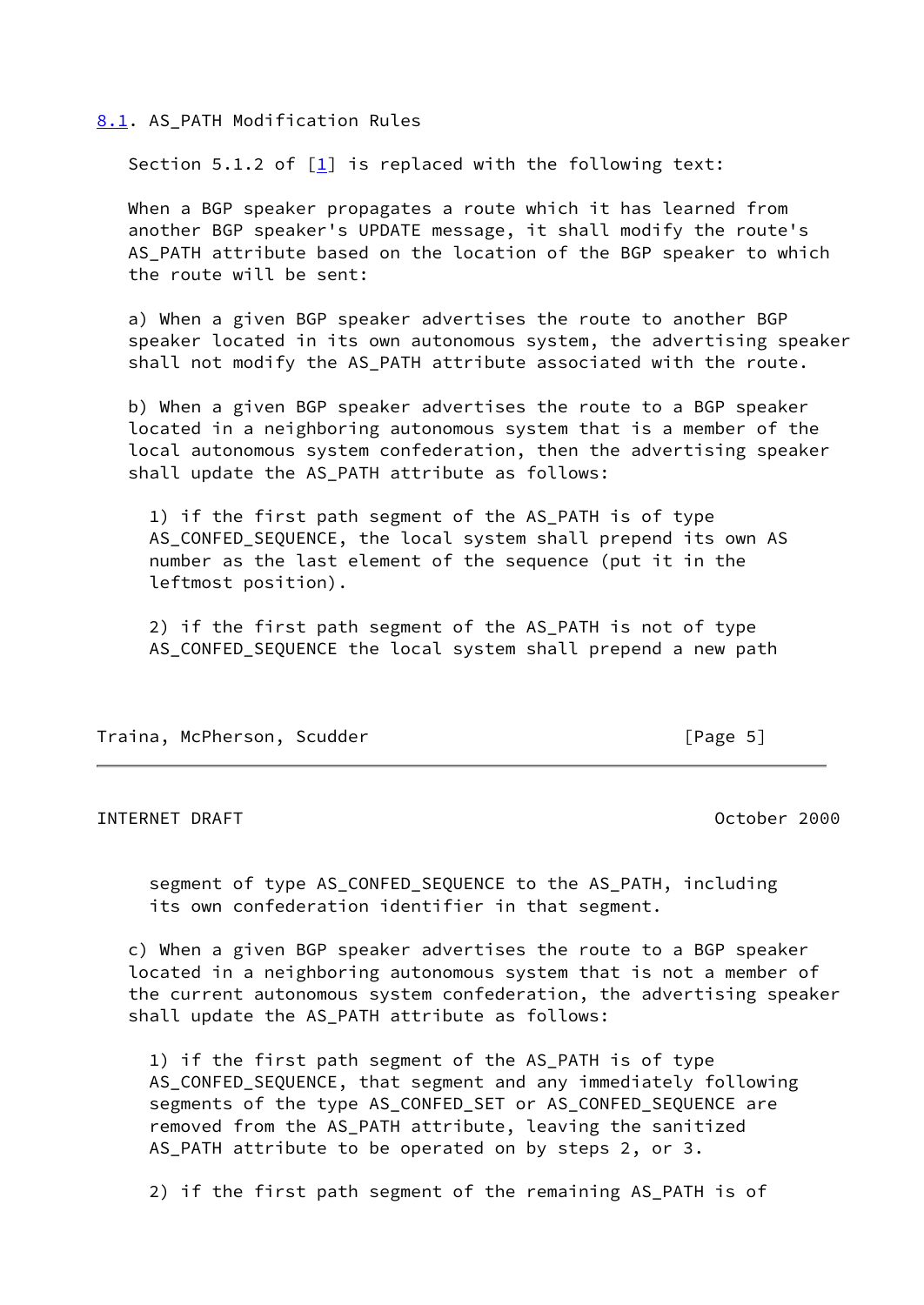type AS\_SEQUENCE, the local system shall prepend its own confederation ID as the last element of the sequence (put it in the leftmost position).

 3) if there are no path segments following the removal of the first AS\_CONFED\_SET/AS\_CONFED\_SEQUENCE segments, or if the first path segment of the remaining AS PATH is of type AS SET the local system shall prepend a new path segment of type AS\_SEQUENCE to the AS\_PATH, including its own confederation ID in that segment.

When a BGP speaker originates a route:

 a) the originating speaker shall include an empty AS\_PATH attribute in all UPDATE messages sent to BGP speakers located in its own Member AS Number. (An empty AS\_PATH attribute is one whose length field contains the value zero).

 b) the originating speaker shall include its own Member AS Number in an AS\_CONFED\_SEQUENCE segment of the AS\_PATH attribute of all UPDATE messages sent to BGP speakers located in neighboring Member-AS that are members of the local confederation (i.e., the originating speaker's Member AS Number will be the only entry in the AS\_PATH attribute).

 c) the originating speaker shall include its own autonomous system in an AS\_SEQUENCE segment of the AS\_PATH attribute of all UPDATE messages sent to BGP speakers located in neighboring autonomous systems that are not members of the local confederation. (In this case, the autonomous system number of the originating speaker's member confederation will be the only entry in the AS\_PATH attribute).

Traina, McPherson, Scudder [Page 6]

INTERNET DRAFT October 2000

## <span id="page-6-0"></span>[9](#page-6-0). Common Administration Issues

 It is reasonable for member ASs of a confederation to share a common administration and IGP information for the entire confederation.

 It shall be legal for a BGP speaker to advertise an unchanged NEXT\_HOP and MULTI\_EXIT\_DISCRIMINATOR (MED) attribute to peers in a neighboring AS within the same confederation. In addition, the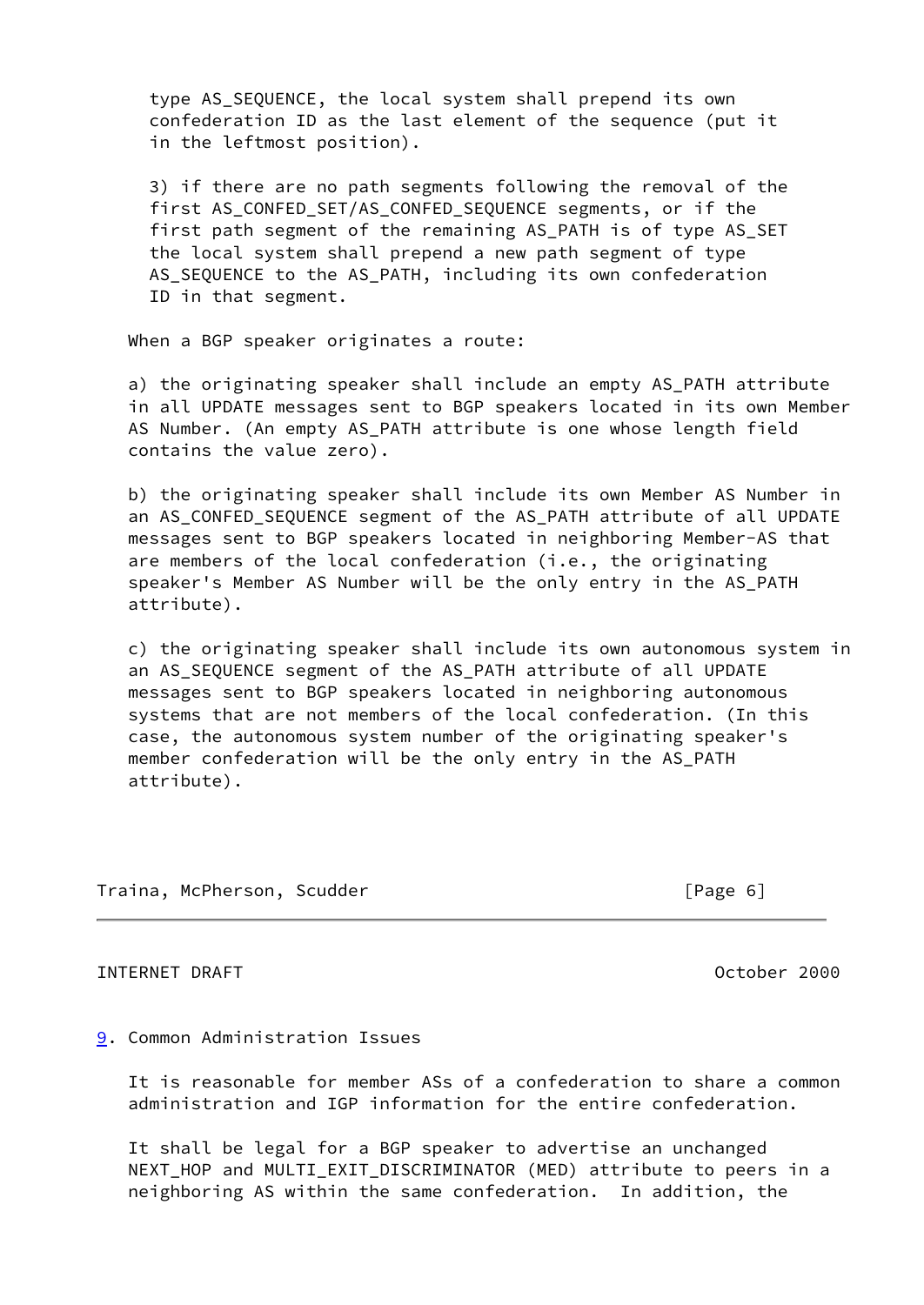restriction against sending the LOCAL\_PREFERENCE attribute to peers in a neighboring AS within the same confederation is removed. Path selection criteria for information received from members inside a confederation MUST follow the same rules used for information received from members inside the same autonomous system, as specified in [[1\]](#page-9-0).

## <span id="page-7-0"></span>[10.](#page-7-0) Compatability Considerations

 All BGP speakers participating in a confederation must recognize the AS\_CONFED\_SET and AS\_CONFED\_SEQUENCE segment type extensions to the AS PATH attribute.

 Any BGP speaker not supporting these extensions will generate a notification message specifying an "UPDATE Message Error" and a sub code of "Malformed AS\_PATH".

 This compatibility issue implies that all BGP speakers participating in a confederation MUST support BGP confederations. However, BGP speakers outside the confederation need not support these extensions.

# <span id="page-7-1"></span>[11.](#page-7-1) Deployment Considerations

 BGP confederations have been widely deployed throughout the Internet for a number of years and are supported by multiple vendors.

 Improper configuration of BGP confederations can cause routing information within an AS to be duplicated unnecessarily. This duplication of information will waste system resources, cause unnecessary route flaps, and delay convergence.

 Care should be taken to manually filter duplicate advertisements caused by reachability information being relayed through multiple member autonomous systems based upon the topology and redundancy requirements of the confederation.

 Additionally, confederations (as well as route reflectors), by excluding different reachability information from consideration at

Traina, McPherson, Scudder [Page 7]

# INTERNET DRAFT October 2000

different locations in a confederation, have been shown to cause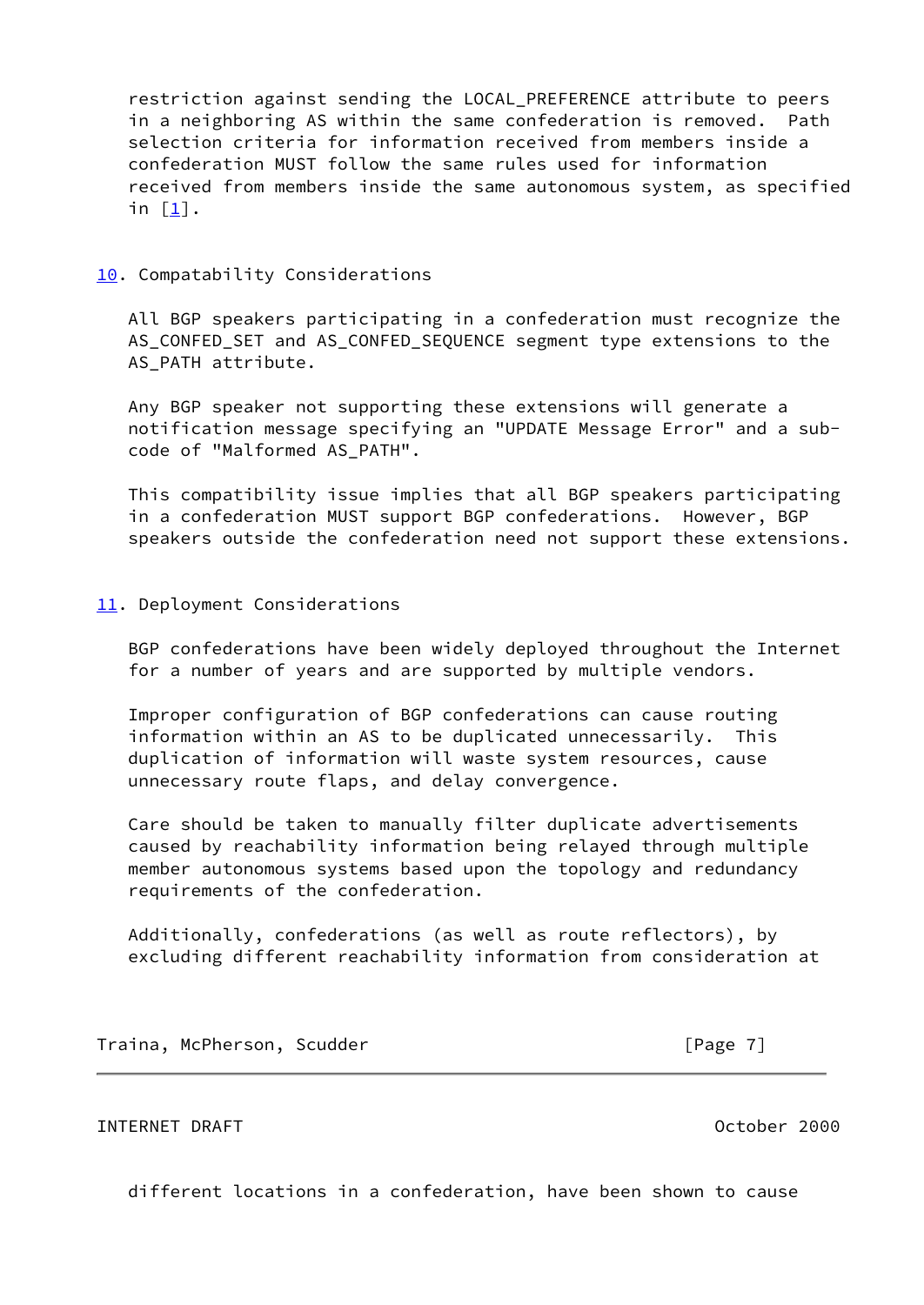permanent oscillation between candidate routes when using the tie breaking rules required by BGP[1]. Care must be taken when selecting MED values and tie breaking policy to avoid these situations.

 One potential way to avoid this is by configuring inter-Member-AS IGP metrics higher than intra-Member-AS IGP metrics and/or using other tie breaking policies to avoid BGP route selection based on incomparable MEDs.

## <span id="page-8-0"></span>[12.](#page-8-0) Security Considerations

 This extension to BGP does not change the underlying security issues inherent in the existing BGP, such as those defined in  $[6]$  $[6]$ .

## <span id="page-8-1"></span>[13.](#page-8-1) Acknowledgments

 The general concept of BGP confederations was taken from IDRP's Routing Domain Confederations  $[2]$  $[2]$ . Some of the introductory text in this document was taken from [\[5\]](#page-9-2).

 The authors would like to acknowledge Bruce Cole of Juniper Networks for his implementation feedback and extensive analysis of the limitations of the protocol extensions described in this document and [\[5](#page-9-2)]. We would also like to acknowledge Srihari Ramachandra of Cisco Systems, Inc. for his feedback.

 Finally, we'd like to acknowledge Ravi Chandra and Yakov Rekhter for providing constructive and valuable feedback on earlier versions of this document.

### Appendix A, Comparison with [RFC 1965](https://datatracker.ietf.org/doc/pdf/rfc1965)

The most notable change from  $[1]$  is that of reversing the values AS\_CONFED\_SEQUENCE(4) and AS\_CONFED\_SET(3) to those defined in section "AS\_CONFED Segment Type Extension". The reasoning for this is that in the initial implemention, which was already widely deployed, they were implemented backwards from  $[4]$  $[4]$ , and as such, subsequent implementations implemented them backwards as well. In order to foster interoperability and compliance with deployed implementations, they've therefore been changed here as well.

 The "Compatibility Discussion" was removed and incorporated into other discussions in the document. Also, the mention of hierarchial confederations is removed. The use of the term "Routing Domain Identifier" was replaced with Member AS Number.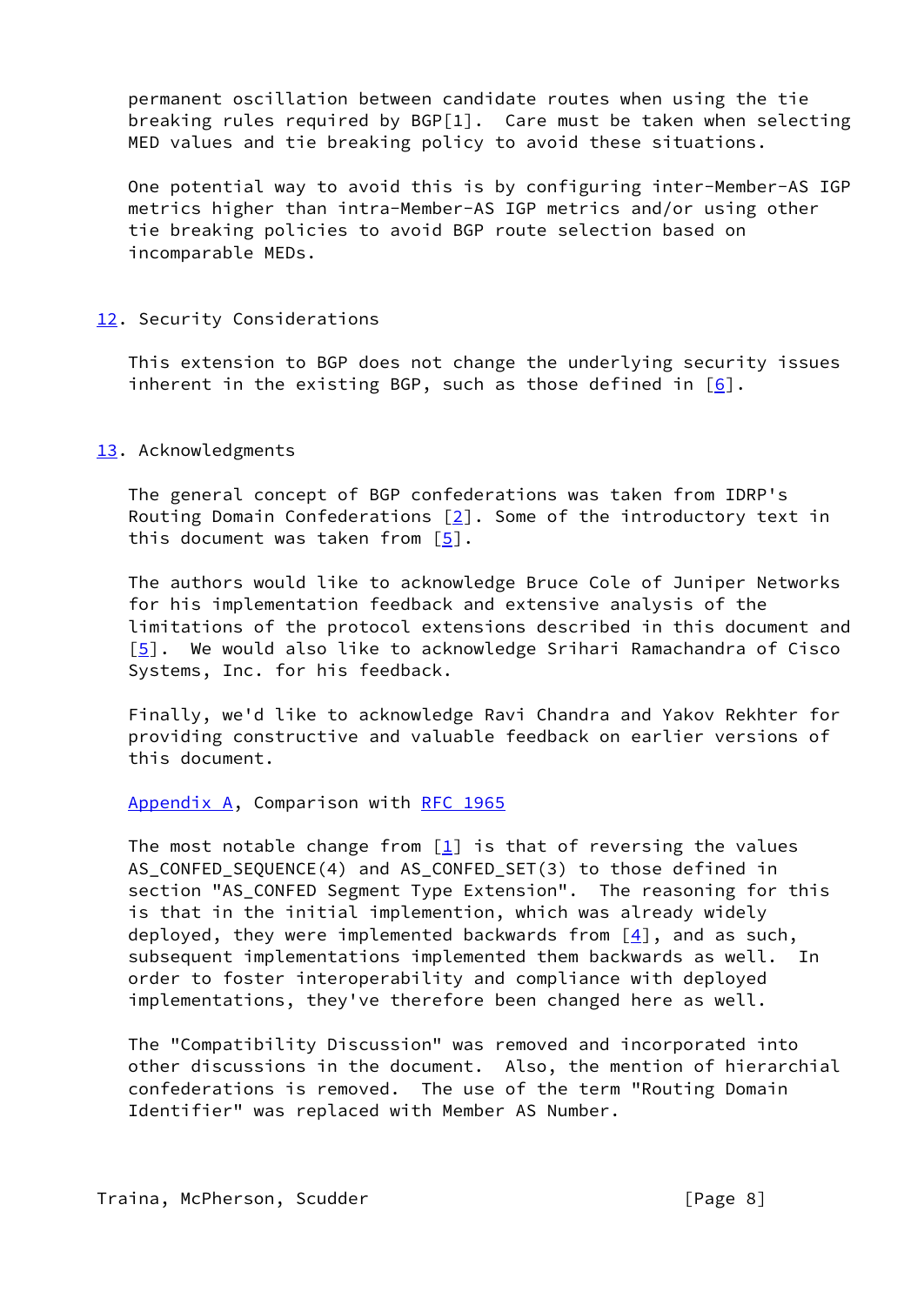Finally, the "Deployment Considerations" section was expanded a few subtle grammar changes were made and a bit more introductory text was added.

### <span id="page-9-6"></span>[14.](#page-9-6) References

- <span id="page-9-0"></span> [1] Rekhter, Y., and T. Li, "A Border Gateway Protocol 4 (BGP-4)", [RFC 1771](https://datatracker.ietf.org/doc/pdf/rfc1771), March 1995.
- <span id="page-9-5"></span> [2] Kunzinger, C., Editor, "Inter-Domain Routing Protocol", ISO/IEC 10747, October 1993.
- <span id="page-9-1"></span> [3] Haskin, D., "A BGP/IDRP Route Server alternative to a full mesh routing", [RFC 1863](https://datatracker.ietf.org/doc/pdf/rfc1863), October 1995.
- <span id="page-9-3"></span>[4] Traina, P. "Autonomous System Confederations for BGP", [RFC](https://datatracker.ietf.org/doc/pdf/rfc1965) [1965](https://datatracker.ietf.org/doc/pdf/rfc1965), June 1996.
- <span id="page-9-2"></span> [5] Bates, T., Chandra, R. and Chen, E., "BGP Route Reflection An Alternative to Full Mesh IBGP", [RFC 2796](https://datatracker.ietf.org/doc/pdf/rfc2796), April 2000.
- <span id="page-9-4"></span> [6] Heffernan, A., "Protection of BGP Sessions via the TCP MD5 Sig- nature Option", [RFC2385](https://datatracker.ietf.org/doc/pdf/rfc2385), August 1998.

<span id="page-9-7"></span>[15.](#page-9-7) Authors' Address

 Paul Traina Juniper Networks, Inc. 1194 N. Mathilda Ave. Sunnyvale, CA 94089 USA Phone: +1 408 745-2000 Email: pst+confed@juniper.net

 Danny McPherson Amber Networks, Inc. 2465 Augustine Drive Santa Clara, CA 95054 Phone: +1 408.486.6336 Email: danny@ambernetworks.com

John G. Scudder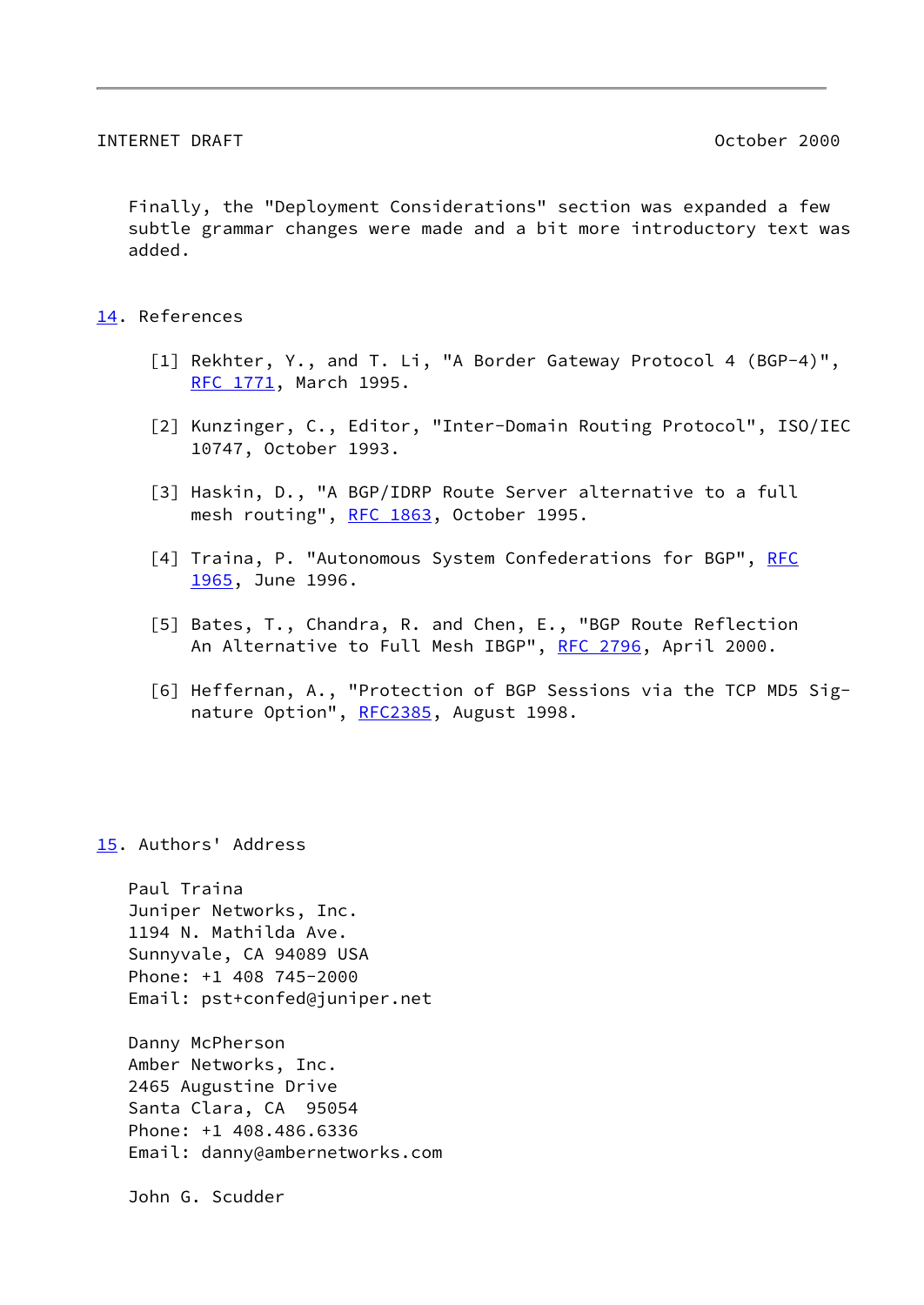Cisco Systems, Inc. 170 West Tasman Drive

Traina, McPherson, Scudder (Page 9)

INTERNET DRAFT October 2000

 San Jose, CA 95134 Phone: +1 734.669.8800 Email: jgs@cisco.com